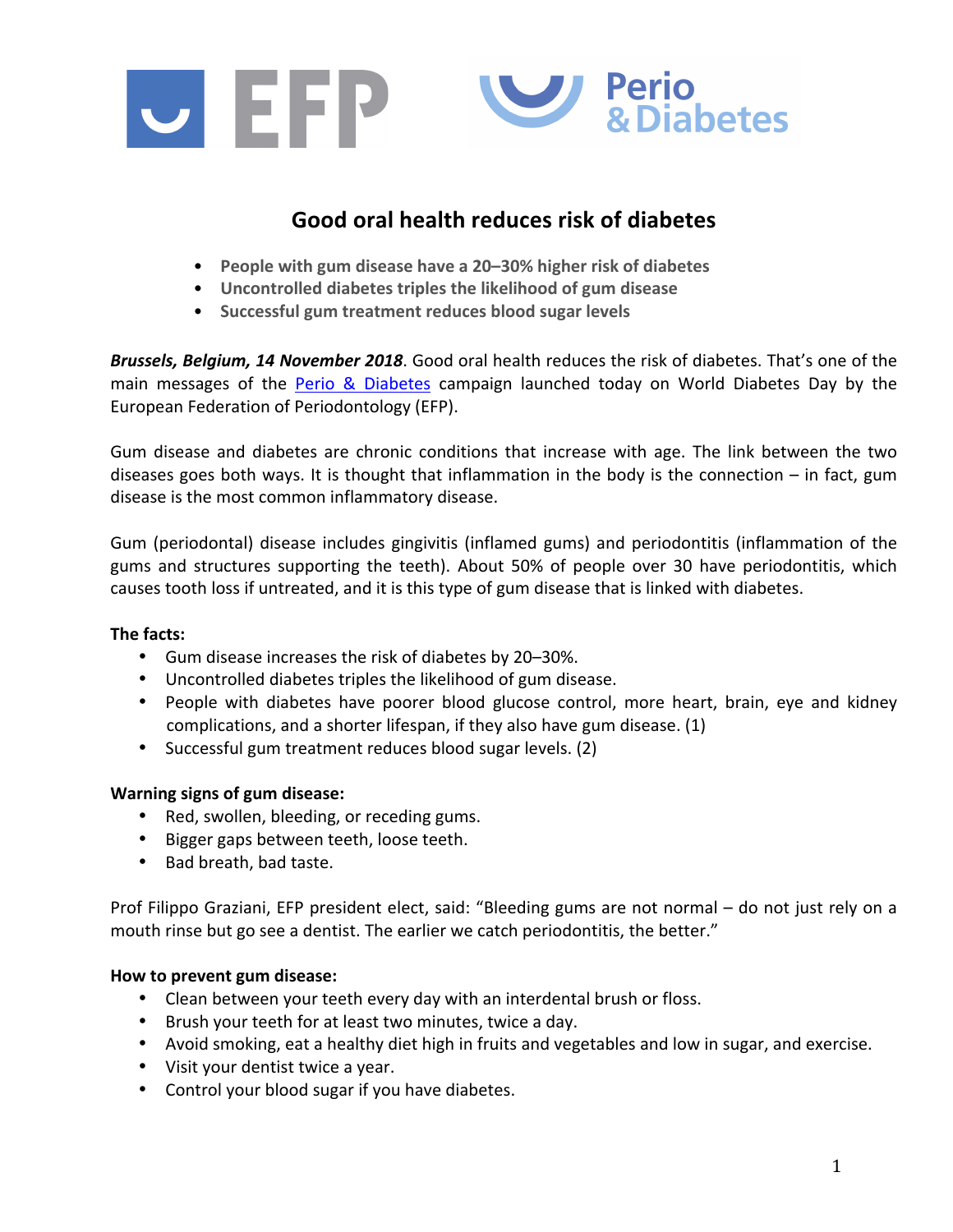

"Cleaning in between the teeth is the most effective way to prevent periodontitis," said Prof Graziani. "In addition, brush your teeth for a minimum of two minutes twice a day with an electric toothbrush. Most of us brush for just 35–40 seconds, which is not long enough. Every mouth is different and a dentist or hygienist can advise how to get the best results for you. And don't smoke – the majority of gum disease occurs in smokers."

Prof Antonio Ceriello, a diabetologist at MultiMedica, Milan, Italy, said: "Patients with types 1 and 2 diabetes who look after their teeth have better control of their diabetes and fewer long-term complications. This includes young people with type 1 diabetes. Check your gums and teeth regularly and see a dentist twice a year."  $(3)$ 

As a patient with type 1 diabetes, Dr Dániel Végh, who is a dentist at Semmelweis University, Budapest, Hungary, and regional representative for Europe, International Diabetes Federation Young Leaders Programme, said: "My routine is to brush and clean in between my teeth, then use mouth rinse, at least two times a day. I can't see every area of my teeth in the mirror, so I visit my dentist every six months for a clean and check-up. I go for extra visits if there is bleeding anywhere in my mouth."

Dr Marzia Massignani, senior manager, Scientific Affairs and Corporate Communications, SUNSTAR, said: "At SUNSTAR, we believe in a holistic approach to health. For over thirty years we have supported research into the bidirectional relationship between diabetes and periodontal disease. The partnership in this project was a natural step towards fulfilling our mission of education in this field."

For more information on the links between gum disease and diabetes please visit the dedicated Perio & Diabetes website, which has leaflets for patients and the public, the media, medical professionals, and policymakers.

#### **ENDS**

#### **Notes for Editors**

#### **References**

1) Graziani F, Gennai S, Solini A, et al. A systematic review and meta-analysis of epidemiologic observational evidence on the effect of periodontitis on diabetes An update of the EFP-AAP review. *J Clin Periodontol*. 2018;45:167–187. doi: 10.1111/jcpe.12837.

2) Madianos PN, Koromantzos PA. An update of the evidence on the potential impact of periodontal therapy on diabetes outcomes. *J Clin Periodontol*. 2018;45:188-195. doi: 10.1111/jcpe.12836. 3) Sanz M, Ceriello A, Buysschaert M, *et al*. Scientific evidence on the links between periodontal diseases and diabetes: Consensus report and guidelines of the joint workshop on periodontal diseases and diabetes by the International Diabetes Federation and the European Federation of Periodontology. *J Clin Periodontol*. 2018;45:138–149. doi: 10.1111/jcpe.12808.